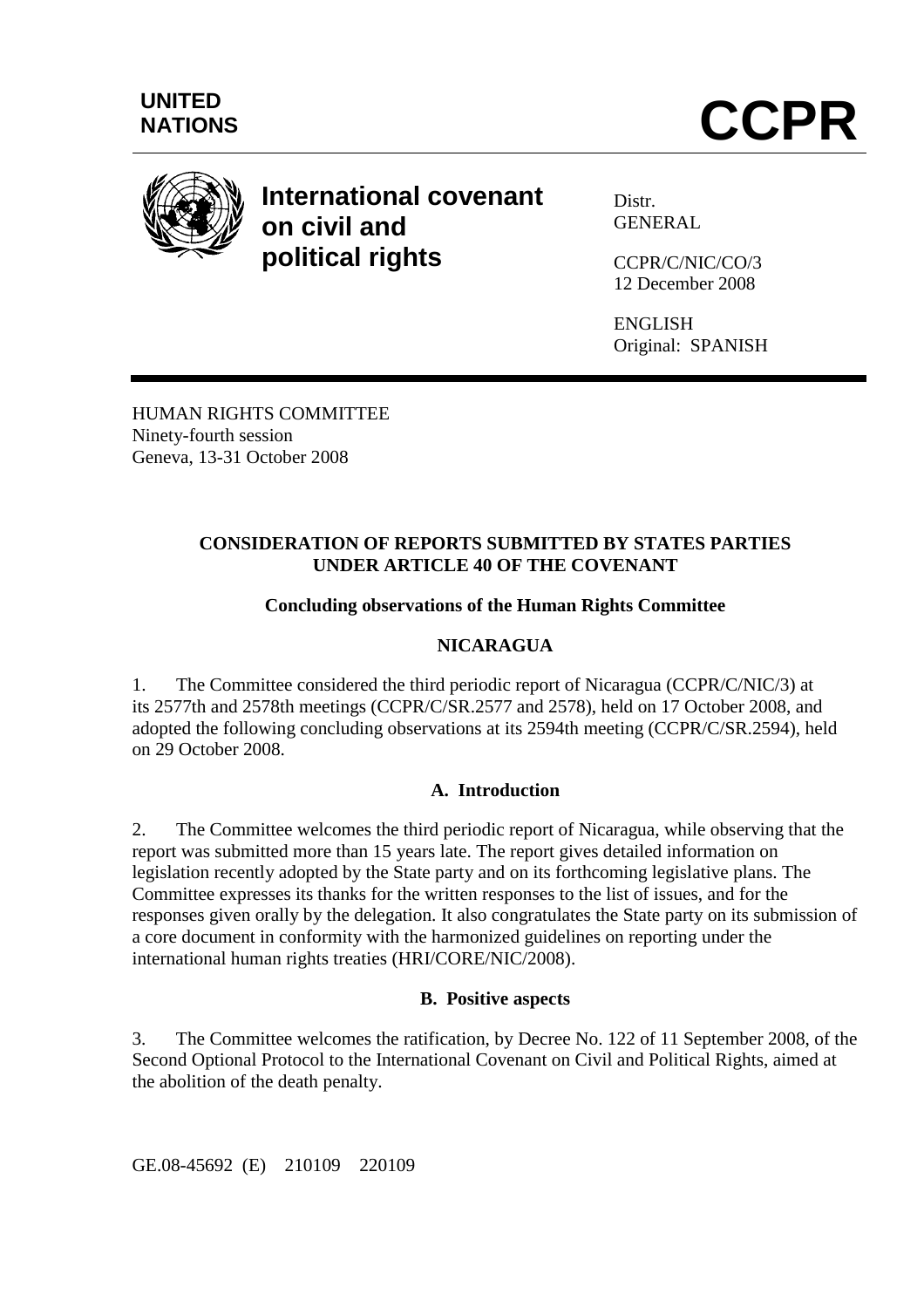4. The Committee notes the adoption in 2004 of the Organization Act on the Judiciary and accompanying regulations, and the adoption in June 2008 of the Judicial Career Act and accompanying regulations.

5. The Committee applauds the ratification in August 2008 of the Optional Protocol to the Convention against Torture and Other Cruel, Inhuman or Degrading Treatment or Punishment.

6. The Committee hails the creation, pressed for by the Supreme Court of Justice in coordination with the Organization of American States (OAS), of the system of judicial facilitators. This is a programme making it easier for citizens, women in particular, to have access to justice.

7. The Committee also welcomes the adoption of the Code of Criminal Procedure aimed at improving the administration of justice.

8. The Committee notes with interest of the establishment by Act No. 212 of 1996 of the Office of the Procurator for the Protection of Human Rights, functioning as a commission of the National Assembly for the promotion, protection and safekeeping of constitutional guarantees. It also welcomes the introduction of special procurators for children and adolescents, for women, for indigenous peoples and ethnic communities, for persons with disabilities, for persons deprived of their liberty and for civic participation.

# **C. Chief matters of concern and recommendations**

9. The Committee is concerned at the absence of specific penalties for trafficking in and the sexual exploitation of women and children, and the fact that women and children are trafficked for sexual exploitation purposes in the State party (arts. 3, 8 and 24).

# **The State party should step up efforts to combat the trafficking of women and children and, in particular:**

 **(a) Explicitly make trafficking in and the sexual exploitation of women and children criminal offences;** 

 **(b) Ensure that punishment commensurate with the gravity of the offences is inflicted upon anyone who exploits women and children for such purposes;** 

 **(c) Maintain its efforts to make the general public aware of the criminal nature of the sexual exploitation of women and children;** 

 **(d) Arrange training courses for the competent authorities;** 

 **(e) Protect and assist the victims of sexual exploitation.**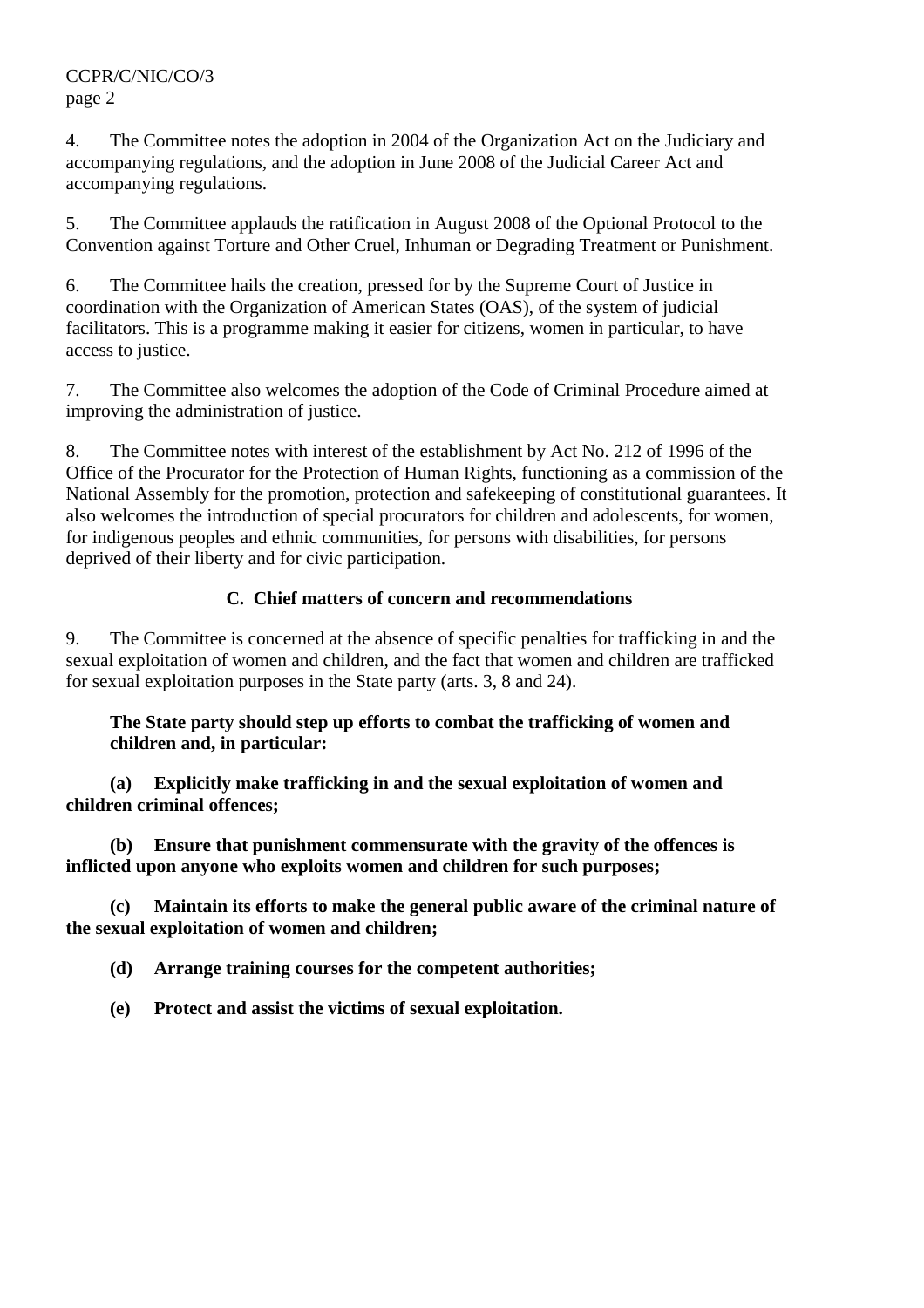10. While the Committee welcomes the adoption on 14 February 2008 of the Equal Rights and Opportunities Act, No. 648, which sets the objective of promoting equality between men and women in the enjoyment of civil and political rights, among others, it regrets that the proportion of women in the civil service remains low (arts. 3, 25 and 26).

## **The State party should meet the targets set in this respect in the Equal Rights and Opportunities Act, taking action in particular to ensure that more women are present at the most senior levels of the civil service.**

11. The Committee expresses its concern at the discrimination women face in the workplace, including access to employment and wage differentials (arts. 3 and 26).

## **The State party should intensify its efforts to combat discrimination against women in employment matters, guaranteeing, inter alia, equal access to employment and equal pay for equal work.**

12. While the Committee notes the approval of a standard operating procedure for handling of cases of domestic abuse and sexual aggression, it is concerned at the increase in recent years in killings of women arising from gender violence and domestic and sexual violence in particular. It is also concerned that attackers appear to go unpunished (arts. 3 and 7).

## **The Committee urges the State party to take immediate steps to put a halt to killings of women and, in particular:**

- **(a) Conduct investigations and punish their attackers;**
- **(b) Allow the victims of gender violence effective access to justice;**

 **(c) Provide police protection for victims, and set up shelters where victims may live in dignity;** 

 **(d) Maintain and promote opportunities for direct participation by women, both nationally and locally, in decision-taking on matters related in particular to violence against women, and ensure that women participate and are represented in civil society;** 

 **(e) Take steps to prevent and warn against gender violence, such as giving police officers, particularly those in the police units for women, training on women's rights and gender violence.** 

## **The Committee would be grateful to receive detailed information in the next periodic report regarding the progress made in combating gender violence.**

13. The Committee notes with concern the general ban on abortion, even in cases of rape, incest and, apparently, pregnancies threatening the life of the mother. It is also concerned that the law authorizing therapeutic abortion in such circumstances was repealed by Parliament in 2006 and that, since the introduction of the ban, there have been various documented cases in which the death of a pregnant woman has been associated with a lack of timely medical intervention to save her life such as would have taken place under the legislation in force before the law was revised. The Committee also notes with concern that the State party has not clarified in writing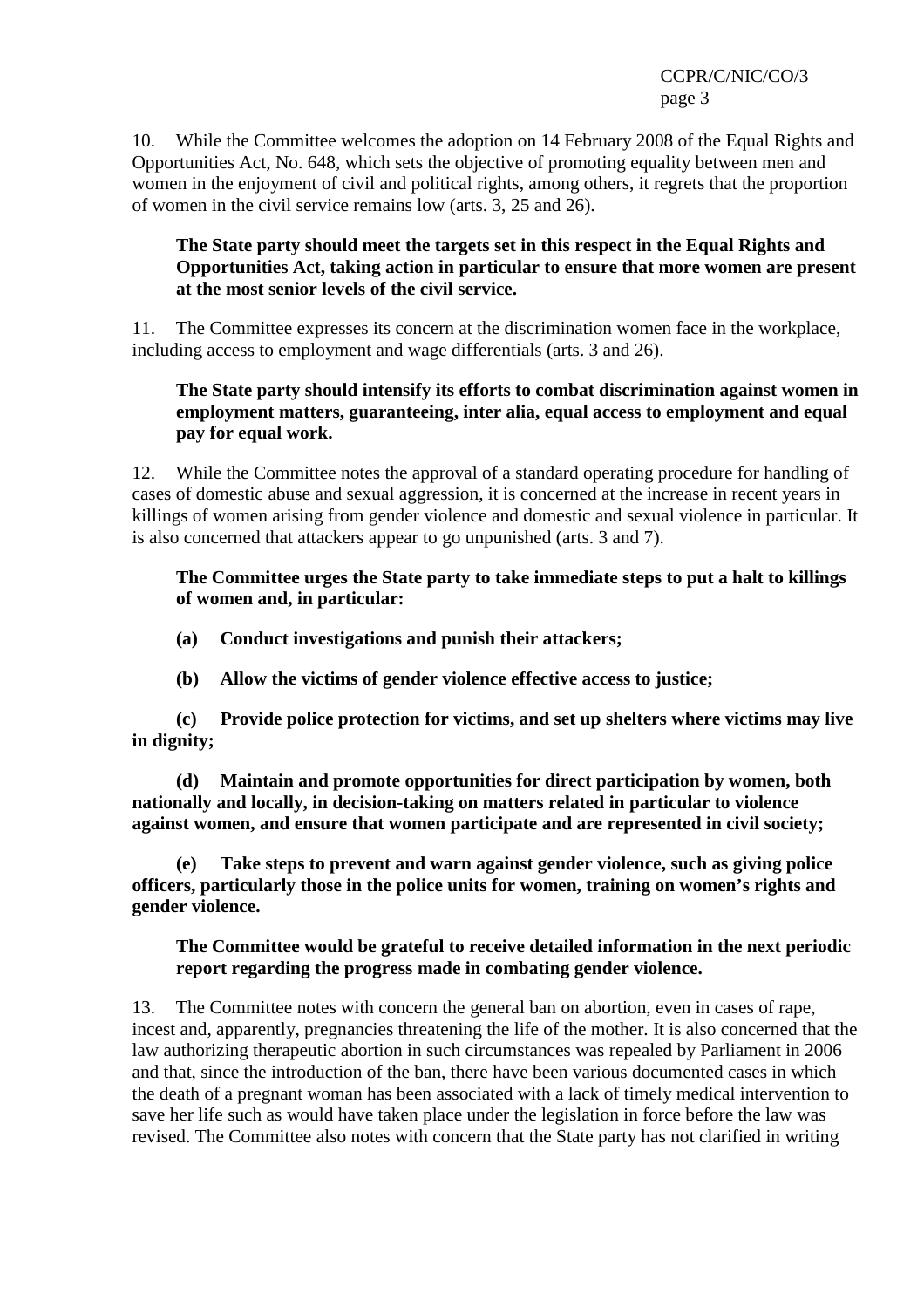that medical professionals can follow the Standard Operating Procedures for Dealing with Obstetric Complications without fear of criminal investigation or prosecution by the State party (arts. 6 and 7).

#### **The State party should bring its legislation on abortion into line with the provisions of the Covenant. It should also take steps to help women avoid unwanted pregnancies so that they do not need to resort to illegal or unsafe abortions which may endanger their lives, or seek abortions abroad. The State party should also avoid penalizing medical professionals in the conduct of their professional duties.**

14. The Committee notes with concern that detainees continue to suffer ill-treatment at the hands of the forces of law and order, especially in prisons, but also at the time of their arrest by the police, and that in most cases such conduct goes unpunished (arts. 7 and 10).

#### **(a) The State party should take immediate, effective steps to end such abuse, remain vigilant, investigate and, where appropriate, bring to trial and punish members of the forces of law and order responsible for ill-treatment, and indemnify the victims.**

## **(b) The State party should step up training in human rights for the forces of law and order so that they do not engage in such conduct.**

15. The Committee is concerned that the corporal punishment of children at school is not forbidden by law, and regrets that no specific information on the subject has been provided (arts. 7 and 24).

**National legislation in the State party should ban all corporal punishment of children, at school and in other institutions for children.** 

16. The Committee is concerned about alleged instances of wrongful arrest occurring, in particular, in connection with public protests (arts. 6, 7 and 9).

#### **The State party should protect the lives and safety of all individuals against excessive use of force by the police. The Committee recommends that it consider reforming the Code of Criminal Procedure, which allows the police to detain people without a warrant, contrary to the provisions of the Constitution.**

17. The Committee takes note of the action being taken by the State party to improve conditions in detention, but is concerned at the high levels of overcrowding and poor conditions prevailing at detention centres, especially the lack of hygiene, the shortage of drinking water, the inadequate food budget, the lack of medical care, the shortage of staff, and the failure to keep accused persons and convicted offenders separate (art. 10).

**The State party should step up its efforts to improve conditions for all persons deprived of their liberty, complying with all the requirements of the Standard Minimum Rules for the Treatment of Prisoners. It should tackle overcrowding as a matter of priority. It should supply the Committee with figures illustrating the progress made since the approval of this recommendation, especially the effect of specific steps to improve conditions for persons deprived of their liberty.**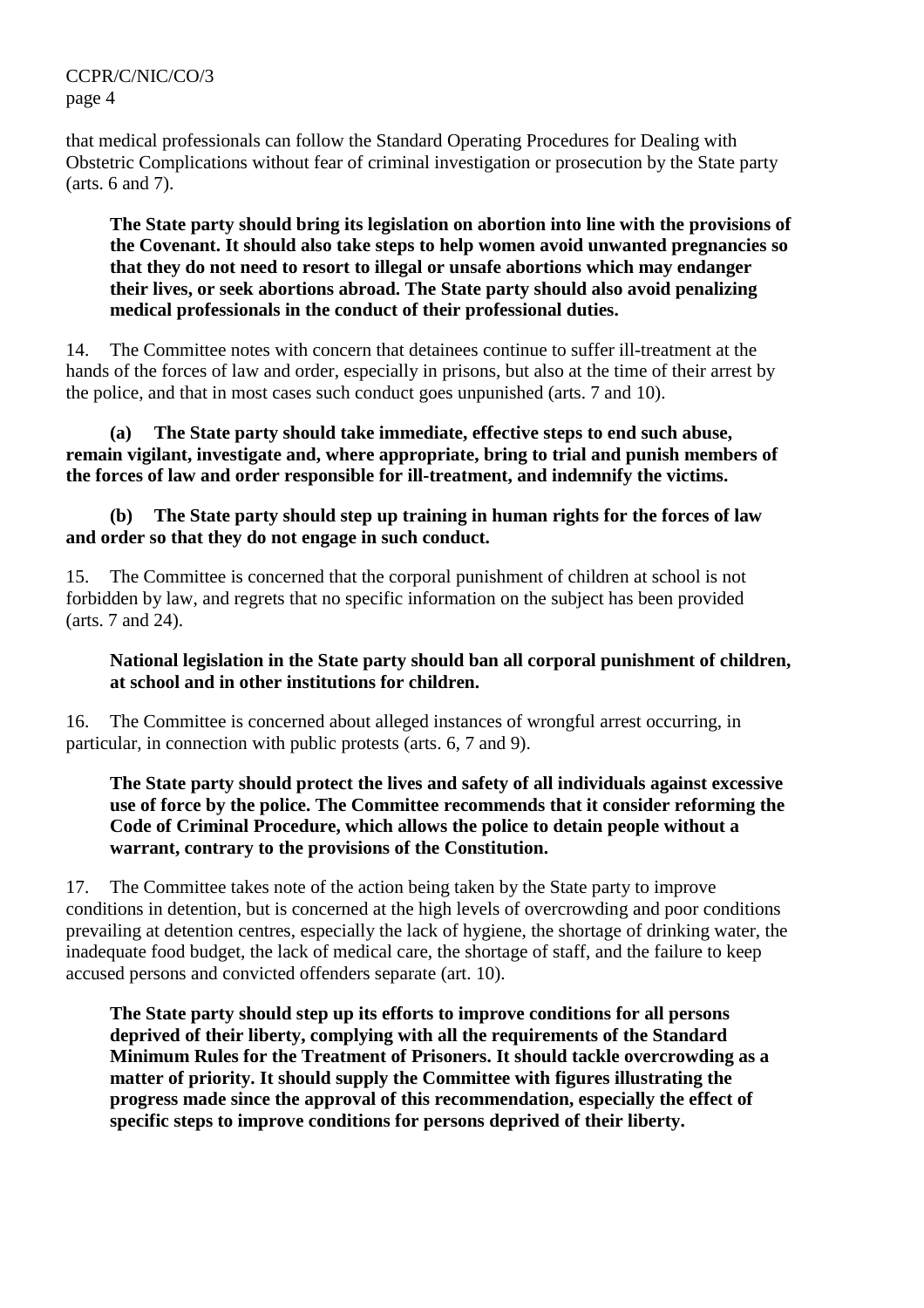18. The Committee is concerned about the existence of legal provisions which might de facto allow a person to be imprisoned for failure to meet a contractual obligation (art. 11).

#### **The State party should see to it that its legislation cannot be used to imprison a person for failure to meet a contractual obligation.**

19. The Committee notes with concern a growing number of reports alleging systematic persecution and death threats against human rights defenders by individuals, political groupings and bodies connected to the State authorities. It also notes with concern the criminal investigations mounted against defenders of reproductive rights, including the criminal charges pending against the nine women defenders of women's rights involved in the interruption of an abortion conducted on an under-age girl who had been raped, which occurred at a time when therapeutic abortion was still legally permitted. It is likewise concerned at the de facto restrictions on the exercise by human rights organizations of their right to freedom of assembly (arts. 19 and 22).

**The Committee recommends that the State party take the necessary action to put a stop to alleged instances of systematic persecution and death threats, particularly against the defenders of women's rights mentioned above, and ensure that those responsible are duly punished. The State party should guarantee organizations of human rights defenders the right to freedom of expression and association in the conduct of their activities.** 

20. While the Committee notes that the State party has partly complied with the ruling by the Inter-American Court of Human Rights in the YATAMA case, it regrets that it has not undertaken the necessary legislative reform to introduce a simple legal remedy ensuring that indigenous and ethnic communities in the autonomous regions can take effective part in elections with due regard for their traditions, conventions and customs (arts. 25 and 27).

## **The State party should meet the targets laid down in the Inter-American Court's ruling and, in particular, take steps to bring about the necessary reforms in the Elections Act as recommended by the Court and introduce a simple legal remedy against decisions by the Supreme Electoral Board.**

21. The Committee voices concern regarding the existence among the general public of racial prejudice against indigenous peoples, especially in the Autonomous Regions of the Atlantic coast, and the many problems affecting indigenous peoples, including serious shortcomings in health and education services, the fact that institutions have few or no branches in their areas, and the absence of a consultation process to secure free, informed prior consent to the exploitation of natural resources on indigenous communities' lands. The Committee also notes that more than six years after the ruling handed down by the Inter-American Court in the *Awas Tingni* case, the community still has no title of ownership, while the Awas Tingni region continues to be prey to illegal activity by outside settlers and loggers (arts. 26 and 27).